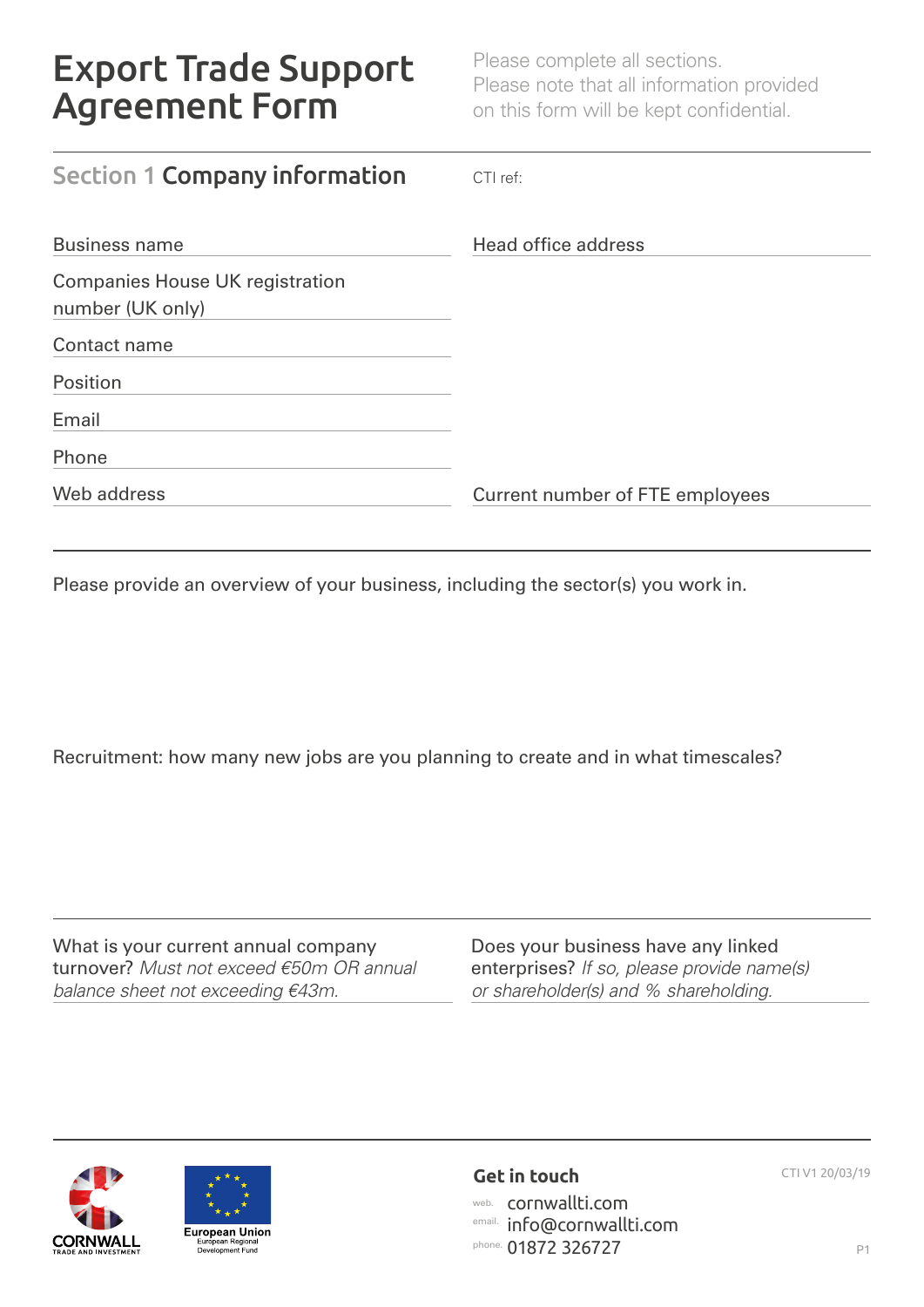Please complete all sections. Please note that all information provided on this form will be kept confidential.

### Section 2 Export information

| Is your company currently exporting<br>from Cornwall? | Which additional markets is your business<br>interested in accessing? |
|-------------------------------------------------------|-----------------------------------------------------------------------|
| Yes<br>$\mathsf{No} \ \Box$                           | USA  <br>South America<br>Canada                                      |
| If yes, what percentage of turnover are exports?      | Scandinavia<br>Africa<br>Europe <sup>[</sup><br>India <sub>l</sub>    |
|                                                       | Middle East<br>China  <br>Russia [<br>Asia                            |
| Which export markets is your company<br>active in?    | Asia Pacific<br>Australasia                                           |
| <b>USA</b><br>South America<br>Canada                 |                                                                       |
| Scandinavia<br>Africa<br>Europe <sup>[</sup><br>India |                                                                       |
| China<br>Russia [<br>Middle East<br>Asia              |                                                                       |
| Asia Pacific<br>Australasia                           |                                                                       |

If you have previously exported from Cornwall, what have been the main challenges that you've faced?

| Internal barriers                              | <b>External barriers</b>                 |
|------------------------------------------------|------------------------------------------|
| Informational barriers                         | Procedural barriers [                    |
| Human resource barriers                        | Governmental barriers                    |
| Financial barriers [                           | Customer and foreign competitor barriers |
| Product and price barriers [                   | Business environment barriers            |
| Distribution, logistics and promotion barriers | Tariff and non-tariff barriers           |
|                                                | Other (please specify)                   |





## **Get in touch** CTI V1 20/03/19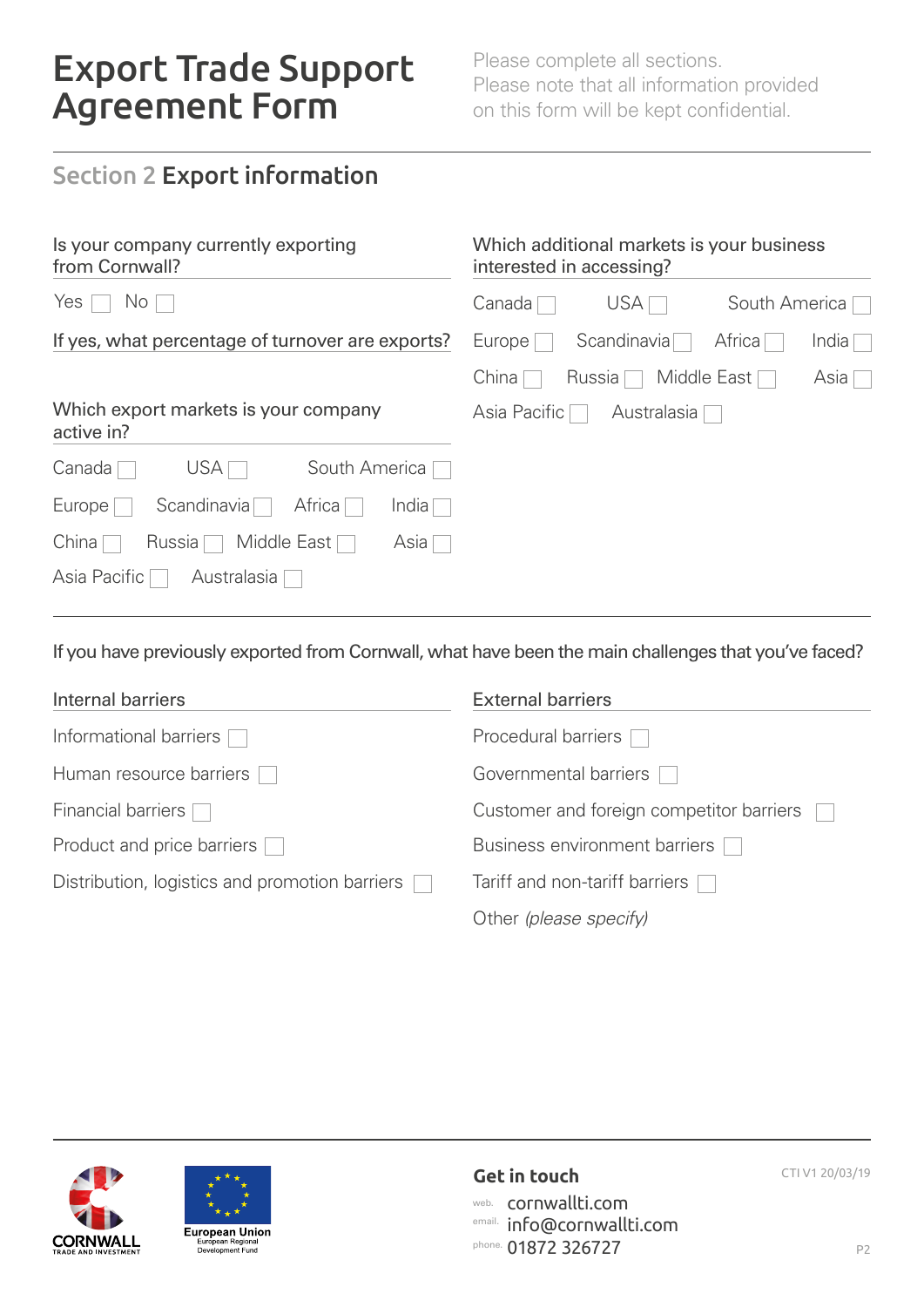Please complete all sections. Please note that all information provided on this form will be kept confidential.

| Have you identified any events that would assist you to export further? If so, please specify. |  |  |
|------------------------------------------------------------------------------------------------|--|--|
|                                                                                                |  |  |
|                                                                                                |  |  |

| What introductions would be most beneficial<br>to your export strategy? |                     | Other successful exporters $\Box$ |
|-------------------------------------------------------------------------|---------------------|-----------------------------------|
| Government/public sector                                                | Supply chain $\Box$ |                                   |
| Other (please specify)                                                  |                     |                                   |

#### What's your interest in this market?

Other (*please specify*)

### What are your objectives for the mission?

Other (*please specify*)





### **Get in touch** CTI V1 20/03/19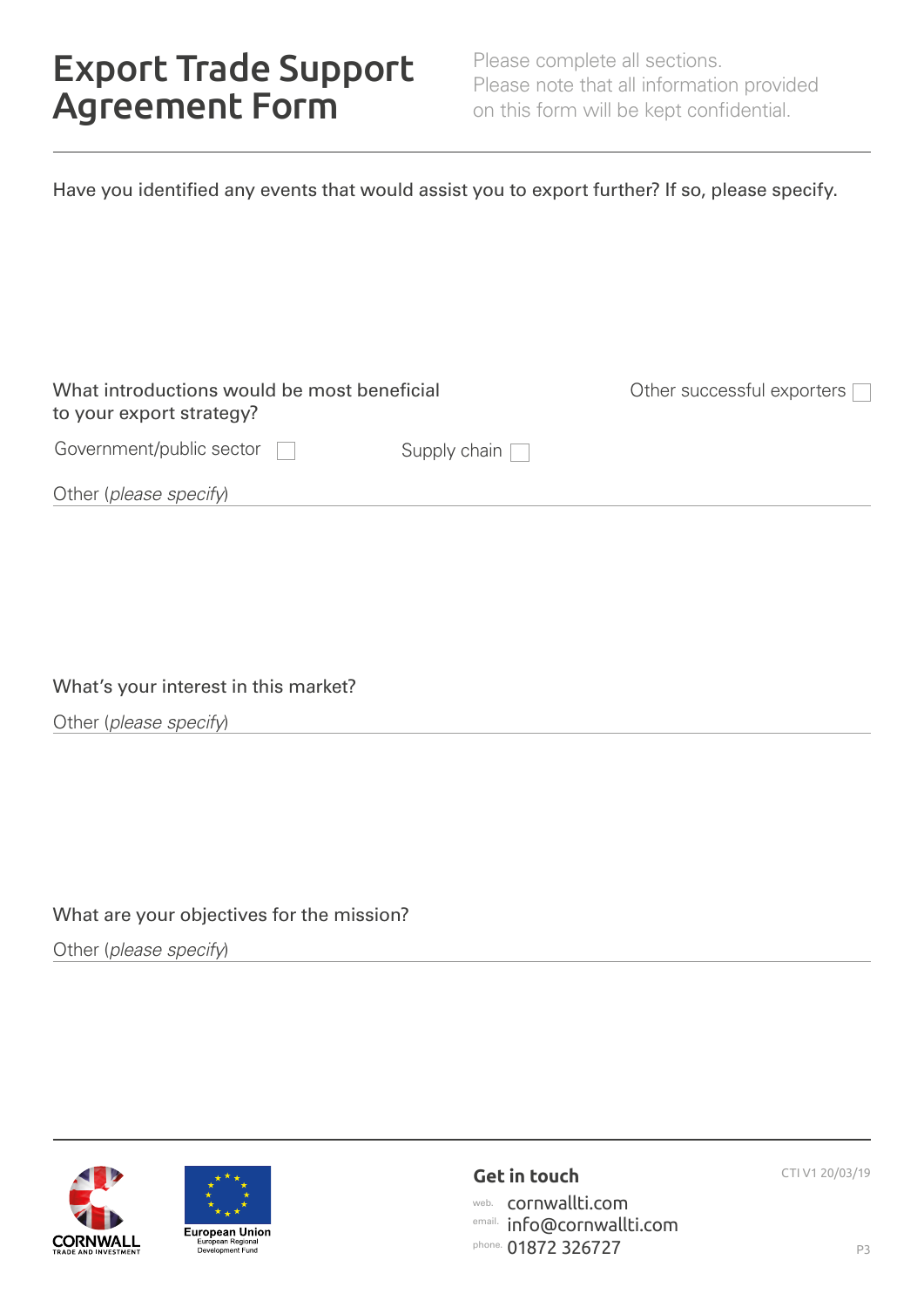Please complete all sections. Please note that all information provided on this form will be kept confidential.

### Section 3 PR & marketing

Upon completion of the Export Trade service, we will include your business in PR and marketing activity.

Please tick to confirm you are happy for us to do so  $\Box$ 

#### Confidentiality of information

Please see appendix 1 to read about our privacy policy. Please state below any information that may **not** be shared or that you consider confidential:





### **Get in touch** CTI V1 20/03/19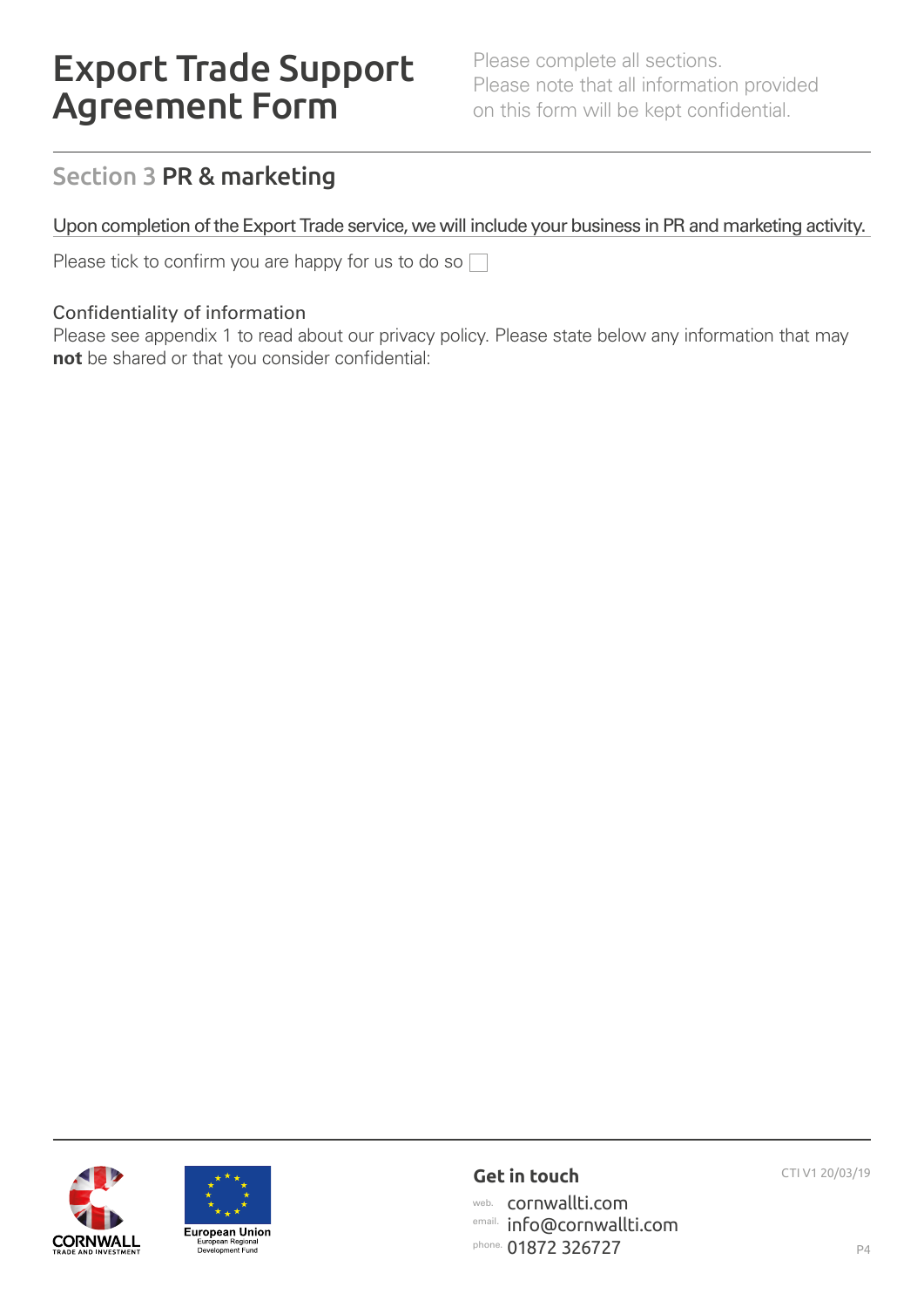Please complete all sections. Please note that all information provided on this form will be kept confidential.

### Section 4 Declaration

### State Aid

Please advise us now of any other De Minimis State Aid that your enterprise and any enterprises linked to it may have received during your current and previous two fiscal years, as we need to check that our support added to that previously received will not exceed the threshold of €200,000 over the last three fiscal years. *De Minimis* State Aid includes not only grants, but also assistance such as free or subsidised consultancy services, marketing advice etc. If you are in any doubt about whether previous assistance received classes as *De Minimis* State Aid, please include it.

I confirm that I have received the following *De Minimis* State Aid during the previous three fiscal years (i.e. current fiscal year and the previous two fiscal years):

| Body providing the<br>assistance/aid | Value of assistance<br>(calculating the Gross Grant<br>Equivalent) | Date of assistance |
|--------------------------------------|--------------------------------------------------------------------|--------------------|
|                                      |                                                                    |                    |
|                                      |                                                                    |                    |
|                                      |                                                                    |                    |

I confirm that the information contained within this form is accurate. I acknowledge that I am authorised to sign on behalf of the organisation named below.

I acknowledge that, if this declaration is incorrect my organisation shall become liable to pay the full price that would otherwise be payable in respect of the goods/services received.

I understand and accept the above terms and confirm that I have read the appendix.

| Company | Date      |
|---------|-----------|
| Name    | Signature |
|         |           |

### For Cornwall Trade & Investment

### **Eligibility**

 $SME$  Yes  $\Box$  No

CTI signature

**Get in touch** CTI V1 20/03/19 web. cornwallti.com email. info@cornwallti.com phone. 01872 326727



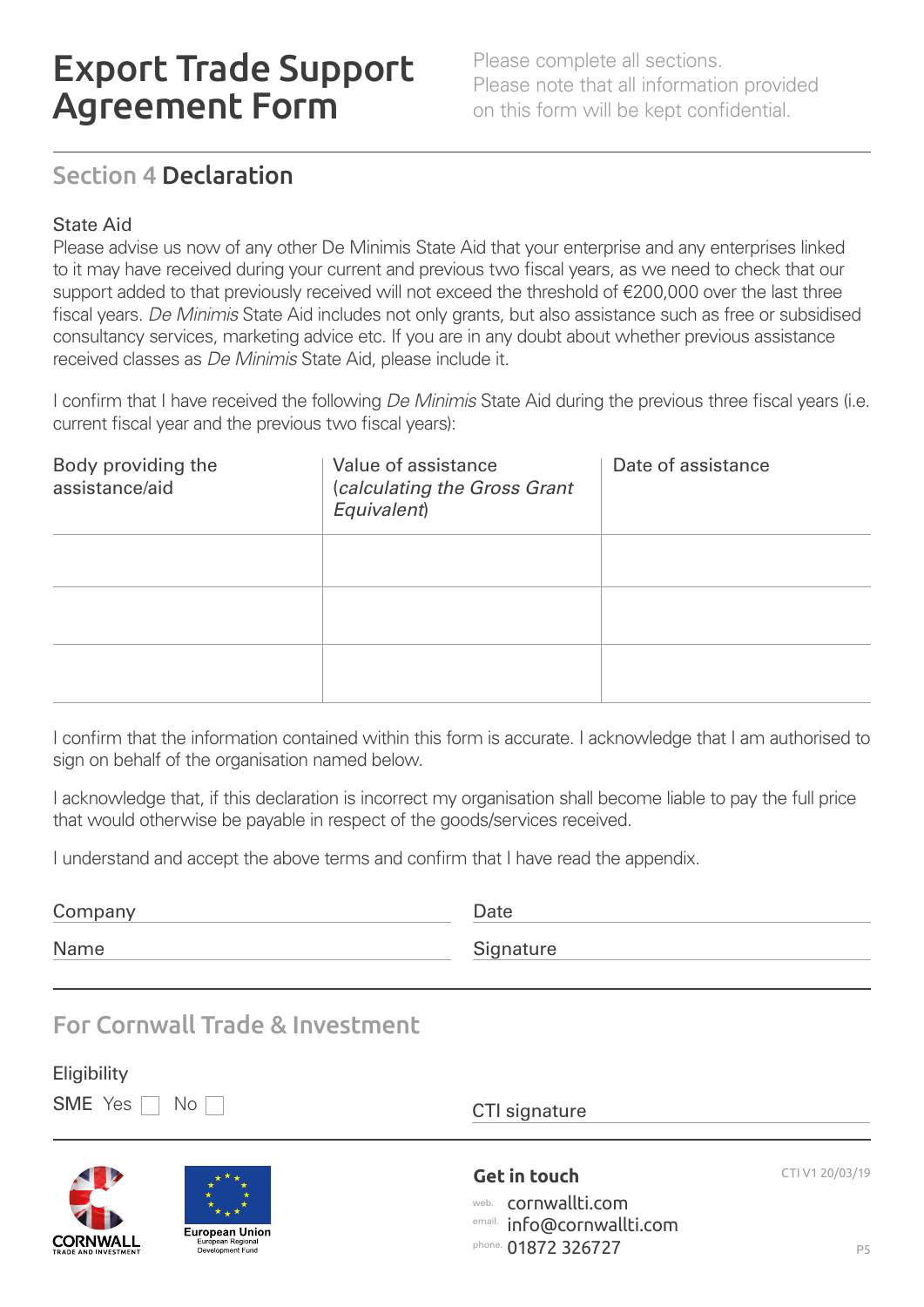Please complete all sections. Please note that all information provided on this form will be kept confidential.

## Appendix

#### Confidentiality of information

The Cornwall Trade & Investment Service is principally funded by the European Regional Development Fund (ERDF), which places certain obligations upon us as the service provider and on you, the business, as the beneficiary of the service.

Any information that you provide to Cornwall Trade & Investment and its staff regarding your business, its plans, finances, products and services will be held in the strictest confidence. By providing information to us, you are accepting and consenting to the practices described in the Cornwall Trade & Investment Privacy Policy.

We will advise you regarding the organisations that we believe will need to have access to such information to enable us and our business support partners in Cornwall to provide you with an appropriate level of service.

#### Monitoring and reporting on job creation

One objective of our service is to support businesses that wish to export from Cornwall.

Once you have accessed the Export & Trade Service, Cornwall Trade & Investment will request export data and full time employee data from you every 6 months. This information will be aggregated and anonymised prior to being included in our reporting to our funding partners. The identity of your individual employees will not feature in this reporting.

It is a requirement of our service provision that you supply this information, as we are required under the ERDF Programme to collect such data and this underpins our ability to continue to support your business as it develops in Cornwall.

#### Information sharing

As the body responsible for delivering the Cornwall Trade & Investment service, Cornwall Development Company will hold the information that you provide to us confidentially on its client relationship management system (CRM). We may share this information with our partner business support providers as appropriate to your circumstances and needs.

This is to ensure that you receive the very best and most relevant service from the business support network in Cornwall.

#### *De Minimis* State Aid considerations

Cornwall Trade & Investment support for your business is considered to be *De Minimis* State Aid.

Cornwall Trade & Investment and you, as the beneficiary, are required to keep a record of the time and related cost of providing support to you. We will issue you with a certificate stating the value of this support (which is free to you) based on the £83.33 hourly rate of Cornwall Trade & Investment staff and any agreed support to attend Trade Missions.

Similar requirements will be placed upon you by other business support providers and you will be responsible for keeping track of your total *De Minimis* State Aid benefit, which may not exceed €200,000 during a rolling period of three fiscal years under *De minimis* State Aid regulations.

For the purposes of the *De minimis* regulation, you must retain this letter for at least 10 years from the date on which the aid is granted and produce it on any request by the UK public authorities or the European Commission.





### **Get in touch** CTI V1 20/03/19